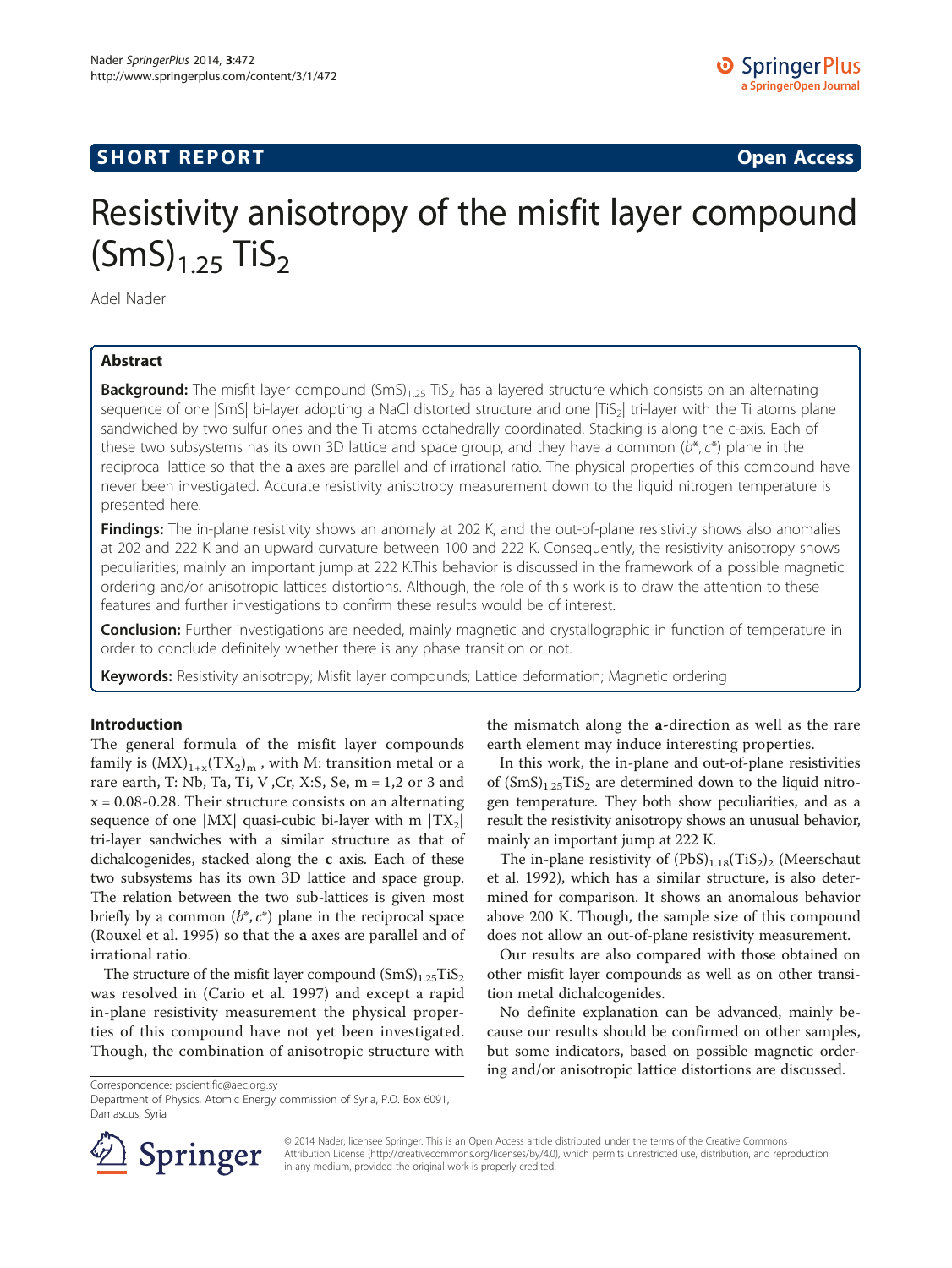The role of this work is then just to draw the attention to the observed features and further investigation would be of interest.

#### Experimental

Single crystals of  $(SmS)_{1.25}$  TiS<sub>2</sub> are prepared as explained in (Cario et al. [1997\)](#page-5-0). They appear as thin platelet that the thickness is in the range of 50 μm and the diameter of 1 mm. The c-axis is along the thickness. At least one sample of the same batch was analyzed by X-ray to determine the structure, although, such analysis cannot be performed on samples intended for transport measurements which often have a diameter in the range of 1 to 2 mm. Also, it has been well established for all dichalcogenides as well as for other misfit layer compounds that the c-axis is along the thickness.

The in-plane resistivity is first measured by a regular four probe Montgomery method. Contacts made with silver paint are then washed and two contacts, extended along the sample width are put at each face, as shown in Figure 1. The transverse resistance is then measured down to the liquid nitrogen temperature, as in (Nader [2006\)](#page-5-0).

Let  $\rho_{ab}$  and  $\rho_c$  be the in-plane and out-of-plane resistivities.  $b$ ,  $L$  and  $D$  are the sample dimensions along  $ox$ ,  $oy$  and  $oz$  respectively. The crystallographic  $c$ -axis is along the z-direction, and  $\Gamma = (D/L)(\rho_c/\rho_{ab})^{1/2}$  is the so-called effective anisotropy.

 $\Gamma$  is extracted for each temperature by trial and error using our new formula of the transverse resistance,

convenient for small Γ (Nader and Kouba [2010](#page-5-0)) , which can be written under the form:

$$
R_c = 8\rho_{ab} \frac{\Gamma L}{\pi D b} \cdot \frac{\cosh(\frac{\pi - \delta \vee \gamma}{\Gamma}) \cosh(\frac{\delta \wedge \gamma}{\Gamma})}{\sinh(\frac{\pi}{\Gamma})} \frac{\sinh^2(\frac{\alpha}{\Gamma})}{(\frac{\alpha}{\Gamma})^2} \tag{1}
$$

with  $\alpha = \pi a/L$ ,  $\delta = \pi y_d/L$  and  $\gamma = \pi y_t/L$ . 2*a* is the contact width along *oy* (see Figure 1)  $\delta \vee \gamma = \max(\delta, \gamma)$  and  $\delta$   $\wedge$   $\gamma$  = min( $\delta$ ,  $\gamma$ ).

It is shown in (Nader and Kouba [2010](#page-5-0)) that  $R_c$  can be expressed by a quickly converging series, that the convergence is accelerated when the effective anisotropy approaches zero, and it is proved that the first term of the series is sufficient to express the resistance for  $\Gamma$  < 1.

The trial and error consists on varying  $\Gamma$  around an expected value in order to minimize the difference between the measured and calculated values of the ratio  $R_c/\rho_{ab}$ .

In order not to miss peculiarities during the measurement, liquid nitrogen cryostat is used for refrigeration, since it allows obtaining very slow temperature variations as the latent heat of liquid nitrogen is much greater than that of liquid helium.

Since the center of discussion of this work is the resistivity anisotropy, error bars are included on its plot. The main source of uncertainty is  $R_c$ , although, special precautions are taken to avoid noise, mainly no pumps were used for refrigeration in order to avoid any phonic noise and at each measurement the nano-voltmeter was

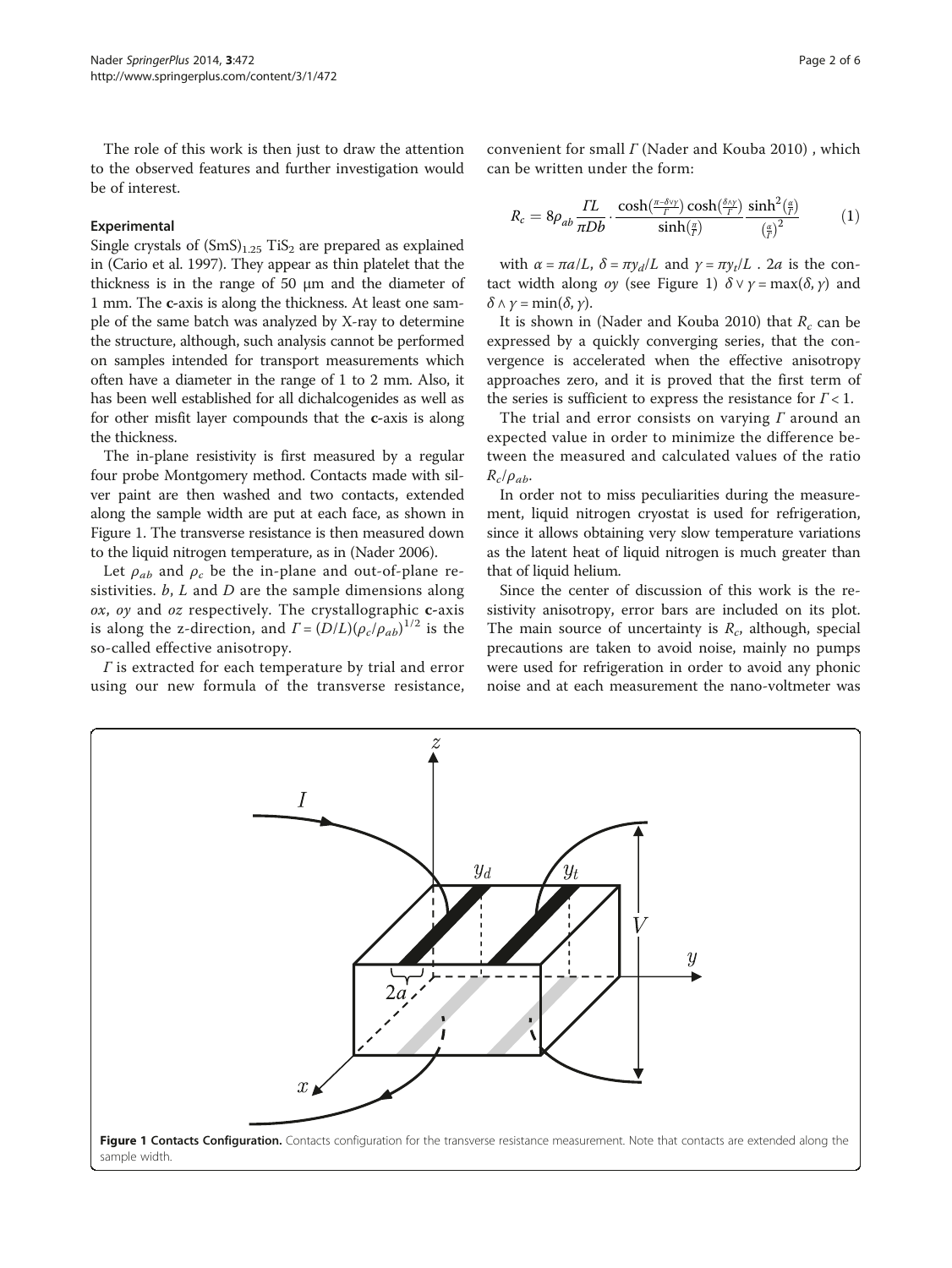reset to zero and the measurement was averaged on 10 values, the uncertainty is then at its minimum.

#### Results and discussion

Figure 2a and b show  $\rho_{ab}$  and  $\rho_c$  respectively, they are both metallic.  $\rho_{ab}$  is in the range of 10<sup>-6</sup> $\Omega$ *m*, the same as other misfit layer compounds and shows a drop at about 202 K.  $\rho_c$  shows, as well, two drops at 202 and 222 K.

Let  $\beta(T) = \rho_c/\rho_{ab}$  be the resistivity anisotropy. As shown in Figure [3,](#page-3-0) it shows two discontinuities at 202 and 222 K, and a smooth slope change at about 150 K, similar to that observed in  $2H\text{-}NbSe_2$  (Leblanc and Nader [2010\)](#page-5-0) at approximately the same temperature. An unusual aspect in  $\beta(T)$  is that it decreases when the temperature is raised and at 222 K it jumps to a value the same as at 90 K. The amplitude of this jump is about 92% of the whole variations of  $\beta(T)$  on our temperature range.

On the other hand, the values of  $\beta(T)$  (between 56 and 62) are relatively small compared to those of  $2H\text{-}NbSe_2$ and  $2H$ -TaSe<sub>2</sub> (Leblanc and Nader [2010\)](#page-5-0), as well as to the Bi-based misfit layer compounds  $(BiS)_{1,11}(NbS_2)$  and  $(BiSe)_{1,10}(NbSe_2)$  (Nader [2006](#page-5-0)) on the same temperature

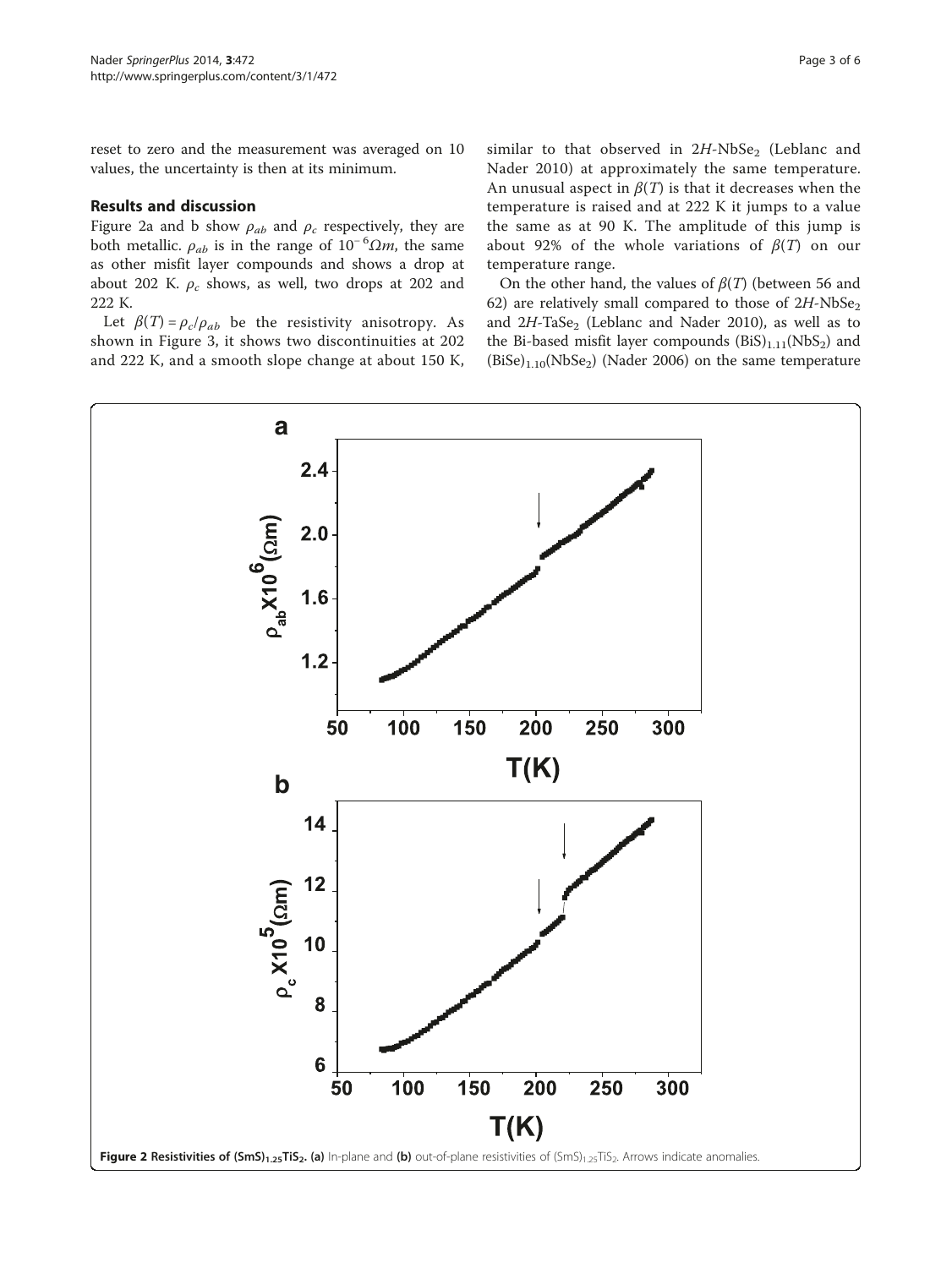<span id="page-3-0"></span>

range. Though, it is of the same range as  $1 T$ -TiSe<sub>2</sub> (Nader and LeBlanc [2013\)](#page-5-0) and  $1 T$ -VS $e_2$  (Nader et al. to be published). This low resistivity anisotropy seems then to be related to the (Ti,V) elements and probably to their octahedral coordination into the  $|TX_2|$  layer.

 $\rho_{ab}$ ,  $\rho_c$  and  $\beta$  are sketched in Figure 4, normalized to their maximum values of measurement. This sketch reveals that  $\rho_c$  shows an upward curvature between 100 and 220 K when its slope rejoins again that of  $\rho_{ab}$ (Note that above 220 K both normalized curves of  $\rho_{ab}$ 

and  $\rho_c$  coincide, which means that they have the same slope since they are normalized to their maximum).

Let us compare our results with those obtained on other misfit layer compounds. In (Wiegers et al. [1991](#page-5-0)) the out-of-plane resistivity of  $(SmS)_{1,19}(TaS_2)$  shows a jump at about 70 K and an anomaly at 200 K, though, the method this resistivity is determined was not precised. The in-plane resistivity of this compound does not show any peculiarity. Also, the in-plane resistivity of  $(SmS)_{1.25}(VS_2)$  shows an uncommon behavior (Kondo

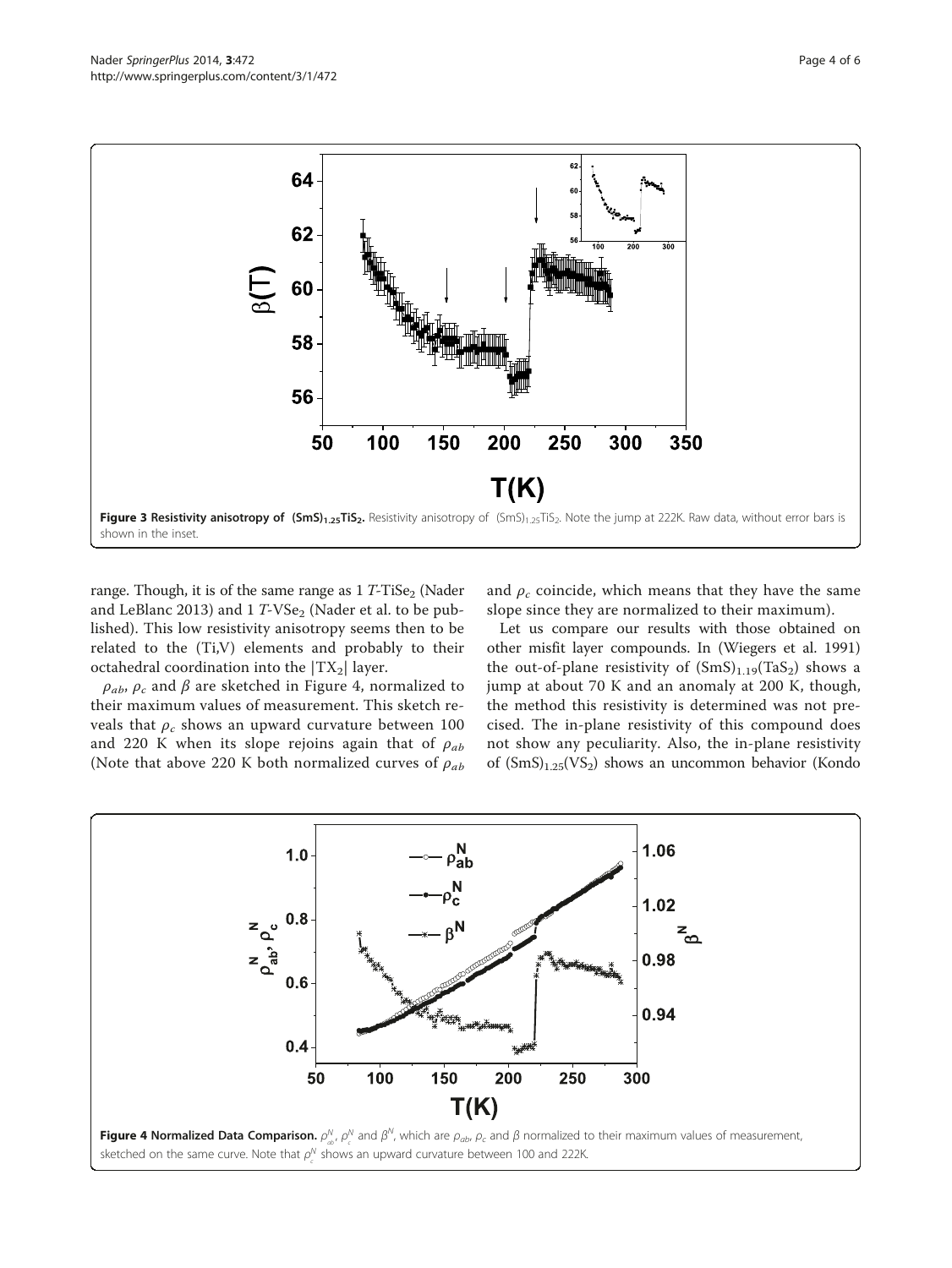

et al. [1992\)](#page-5-0); it varies metallically between 15 K and room temperature, with two slope changes at about 40 and 220 K, and varies in a semiconducting way below 15 K.

Figure 5 shows the in-plane resistivity of the misfit layer compound  $(PbS)_{1,18}$  (TiS<sub>2</sub>)<sub>2</sub> down to the liquid nitrogen temperature, it shows an anomalous behavior for  $T \ge 200$  K. Note that  $\rho_{ab}(T)$  is a smooth curve up to 200 K and for higher temperatures it begins to show some irregularities, which means that these irregularities have a physical origin and not the result of noise. Though, since this compound has a similar structure than  $(SmS)_{1.25}TiS_2$  it is questionable whether this structure is related to any change at temperatures above 200 K.

The same resistivity anisotropy measurements were done on the Bi-based misfit layer compounds  $(BiS)_{1,11}NbS_2$ and  $(BiSe)_{1,10}NbSe_2$  on the same temperature interval (Nader [2006\)](#page-5-0) and no anomalies were noticed; the resistivity anisotropy decreases smoothly when the temperature is raised.

Also, the same behavior was observed in  $2H\text{-}NbSe_2$ and  $2H$ -TaSe<sub>2</sub> (Leblanc and Nader [2010\)](#page-5-0) as well as in some high  $T_c$  superconductors such as  $Bi_2Sr_2CaCu_2O_{8+\delta}$ doped with Fe, Co and Ni (Chen et al. [1999\)](#page-5-0) or  $Bi_{1.95}Sr_{1.65}La_{0.4}CuO_{6+\delta}$  (Jin et al. [1995](#page-5-0)). The monotonic decrease in function of temperature seems then to be the most common for layer compounds. Although, there is no definite theoretical confirmation of this behavior, just some explanations concluding that it may result from differences in the scattering processes parallel and perpendicular to the conducting planes.

The origin of the in-plane resistivities' anomalous behavior seems then to be related to the  $|TX_2|$  (T:Ti, V) sandwich for the misfit layer compounds.

On the other hand, the resistivity anisotropy of  $1 T$ -VS $e_2$ shows a minima similar to that found in  $(SmS)_{1.25}TiS_2$ (Nader to be published).

Probably, the resistivity anisotropy behavior has as origin a magnetic ordering accompanied by an interaction with transport electrons, in a similar mechanism as Kondo effect, since similar misfit layer compounds (containing rare earth elements) show a variety of magnetic behaviors (Pena et al. [1991](#page-5-0), Lafond et al. [1992](#page-5-0)).

Another possibility is anisotropic lattice distortions which influence the scattering modes parallel and perpendicular to the conducting planes. Anomalies in the in-plane resistivity curve of  $(PbS)_{1.18}$  (TiS<sub>2</sub>)<sub>2</sub> would support this statement since this compound has no magnetic element.

As an indicator, in  $1 T$ -VSe<sub>2</sub> the lattice distortions were studied in function of temperature both along the c-axis and in the (a,b) plane (Tsutsumi [1982](#page-5-0)) , and an abrupt change in the c-axis was observed at about 85 K. Also, in (van Landauyt et al. [1978\)](#page-5-0) a succession of incommensurate superlattices was observed in the same compound much above 110 K in an electron diffraction study.

Although, the role of this work is just to draw the attention to the interest that may manifest the properties of this compound, rather than to conclude definitely about its properties by a simple transport measurement on only one sample.

A definite explanation of the resistivity anisotropy behavior of  $(SmS)_{1.25}TiS_2$  would first need to confirm the obtained results on other samples, and also magnetic and crystallographic investigation in function of temperature would be of interest.